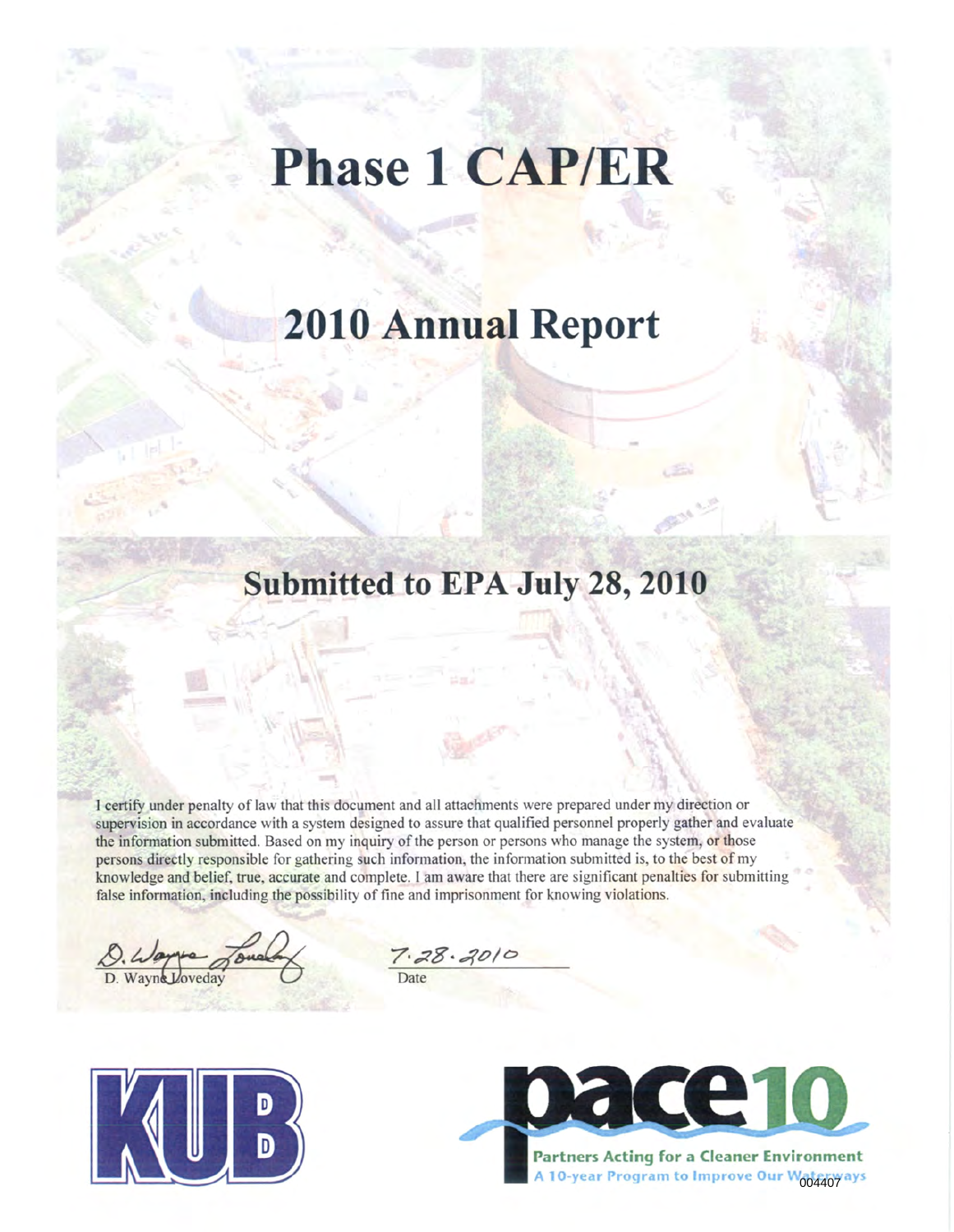#### **Annual CAP/ER Report July 1, 2010 - June 30, 2011**

|                   | <b>First Creek Projects</b>         |                                                                         |                   |                 |                                 |                              |                               |
|-------------------|-------------------------------------|-------------------------------------------------------------------------|-------------------|-----------------|---------------------------------|------------------------------|-------------------------------|
|                   |                                     |                                                                         |                   |                 |                                 | <b>Revised</b><br>Completion |                               |
| <b>Project ID</b> | <b>Project Name</b>                 | <b>Project Description</b> <sup>1</sup>                                 | <b>Start Date</b> | <b>End Date</b> | Units Installed/Rehabilitated   | Date                         | <b>Status</b>                 |
|                   |                                     | Find and fix work to identify and address                               |                   |                 |                                 |                              |                               |
|                   |                                     | Edgewood Drive Rehabilitation cause of overflow in the vicinity of 1620 |                   |                 |                                 |                              |                               |
| $1 - 19$          | Project                             | Edgewood Avenue.                                                        | FY 09/10          | FY 10/11        |                                 |                              | IN DESIGN                     |
|                   |                                     | Find and fix work to identify and address                               |                   |                 |                                 |                              |                               |
|                   | College Park Rehabilitation         | cause of overflow in the vicinity of 106                                |                   |                 |                                 |                              |                               |
| $1 - 21$          | Project                             | College Park Lane.                                                      | FY 10/11          | FY 11/12        |                                 |                              | IN DESIGN                     |
|                   |                                     | Find and fix work to identify and address                               |                   |                 |                                 |                              |                               |
|                   | Oglewood Avenue                     | cause of overflow in the vicinity of 1307                               |                   |                 |                                 |                              |                               |
| $1 - 23$          | <b>Rehabilitation Project</b>       | Oglewood Avenue.                                                        | FY 11/12          | FY 12/13        |                                 |                              | AHEAD OF SCHEDULE - IN DESIGN |
|                   | <b>Cherry Street Rehabilitation</b> | Find and fix work to identify and address                               |                   |                 |                                 |                              |                               |
| $1 - 26$          | Project                             | cause of overflow at 1918 Cherry Street.                                | FY 11/12          | FY 12/13        |                                 |                              | AHEAD OF SCHEDULE - IN DESIGN |
|                   |                                     |                                                                         |                   |                 | Preliminary engineering work    |                              |                               |
|                   |                                     |                                                                         |                   |                 | discovered that 567 ft of 8"    |                              |                               |
|                   |                                     |                                                                         |                   |                 | gravity main and 3 MHs were     |                              |                               |
|                   |                                     |                                                                         |                   |                 | rehabilitated after the SSO     |                              |                               |
|                   |                                     | Find and fix work to identify and address                               |                   |                 | occurred. No additional work is |                              |                               |
|                   | <b>Fair Drive Rehabilitation</b>    | cause of overflows at 2538, 2541, and 2544                              |                   |                 | necessary to address the        |                              |                               |
| $1 - 27$          | Project                             | Fair Drive.                                                             | FY 10/11          | FY 11/12        | overflow at this location.      |                              | <b>COMPLETE</b>               |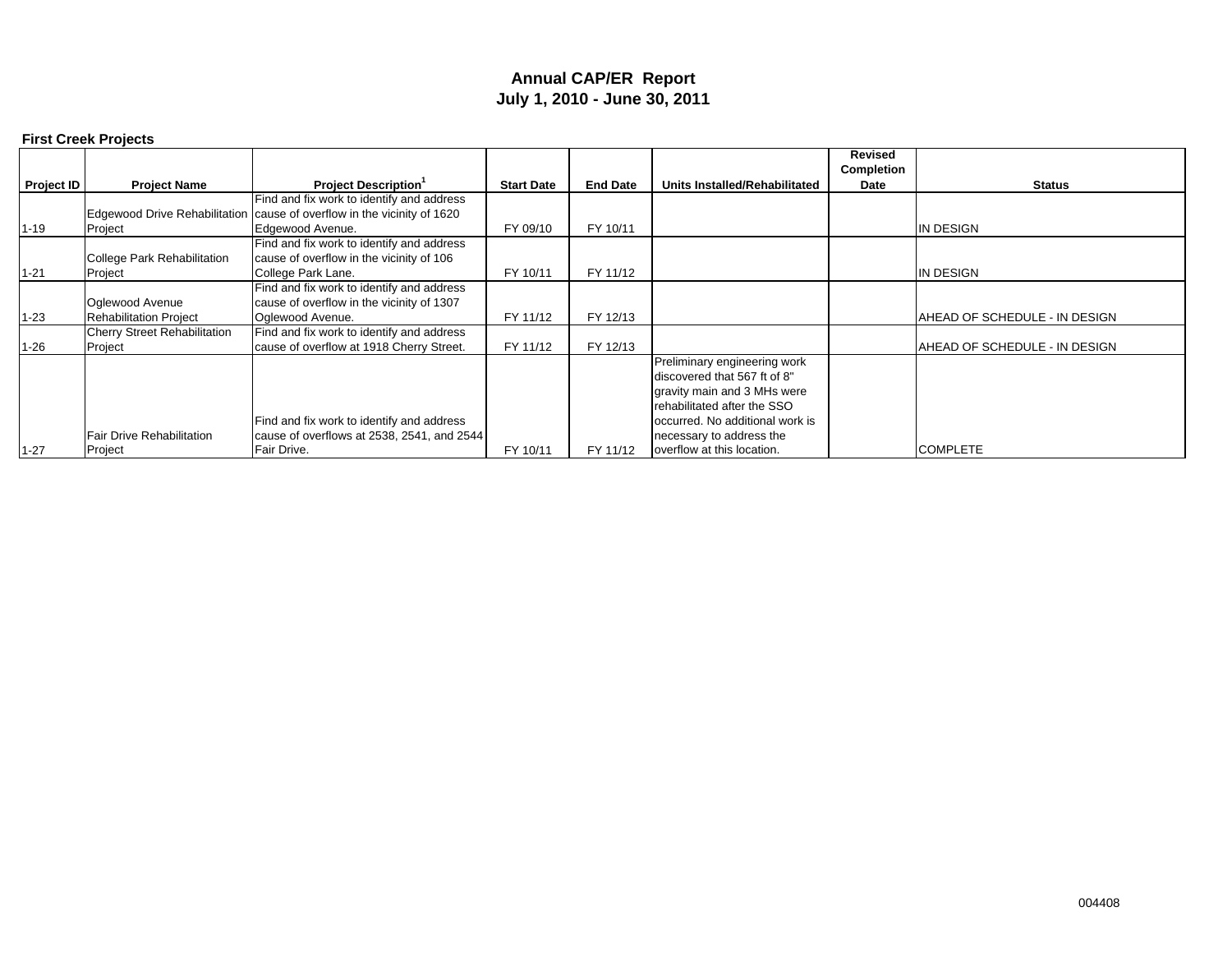#### **Second Creek Projects**

|                   |                                                                          |                                                                                                                                                                             |                   |                 |                                                                                                | <b>Revised</b>                                                  |                                                                                                                                                                                                                                                                                                                                                                              |
|-------------------|--------------------------------------------------------------------------|-----------------------------------------------------------------------------------------------------------------------------------------------------------------------------|-------------------|-----------------|------------------------------------------------------------------------------------------------|-----------------------------------------------------------------|------------------------------------------------------------------------------------------------------------------------------------------------------------------------------------------------------------------------------------------------------------------------------------------------------------------------------------------------------------------------------|
|                   |                                                                          |                                                                                                                                                                             |                   |                 |                                                                                                | Completion                                                      |                                                                                                                                                                                                                                                                                                                                                                              |
| <b>Project ID</b> | <b>Project Name</b>                                                      | <b>Project Description</b>                                                                                                                                                  | <b>Start Date</b> | <b>End Date</b> | <b>Units Installed/Rehab</b>                                                                   | Date                                                            | <b>Status</b>                                                                                                                                                                                                                                                                                                                                                                |
|                   |                                                                          | Replace approximately 1,300 If of existing<br>sewer with 30-in sewer, replace<br>approximately 3100 If of existing sewer with                                               |                   |                 |                                                                                                |                                                                 |                                                                                                                                                                                                                                                                                                                                                                              |
| $2 - 1$           | Lower Second Creek<br>Replacement/Rehabilitation at<br>I40/I275 Junction | 36-in sewer, replace approximately 1200 If<br>of existing sewer with 42-in sewer, and<br>rehabilitate approximately 2,400 If of trunk<br>line between replacement segments. | FY 06/07          | FY 08/09        | Replaced 260 ft and 3 MHs;<br>CIPP 140 ft                                                      | FY 09/10                                                        | <b>COMPLETE</b>                                                                                                                                                                                                                                                                                                                                                              |
| $2 - 2$           | ower Second Creek<br>Replacement/Rehabilitation at<br>Woodland           | Replace approximately 2,500 If of existing<br>sewer with 30-in sewer and rehabilitate<br>approximately 1,200 If of trunk line between<br>replacement segments.              | FY 06/07          | FY 07/08        | Estimated total quantities: 1588<br>ft gravity sewer replaced; 11 new<br>MHs installed to date | FY 10/11<br>Additional<br>extension<br>requested to<br>FY 11/12 | Construction has been completed of the lower<br>trunkline work. Upper portion is currenly under<br>design and will require permitting from two<br>different railroad owners. End date was initially<br>extended to FY 08/09. New alignment for trunk<br>sewer construction required easement acquisition<br>and railroad permitting and requires an additional<br>extension. |
| $2 - 11$          | Burnside Rehabilitation Project Burnside Street                          | Find and fix work to identify and address<br>cause of overflow in the vicinity of 2523                                                                                      | FY 12/13          | FY 12/13        |                                                                                                |                                                                 | AHEAD OF SCHEDULE - UNDER<br><b>CONSTRUCTION</b>                                                                                                                                                                                                                                                                                                                             |
| $2 - 12$          | Camelia Road Rehabilitation<br>Project                                   | Find and fix work to identify and address<br>cause of overflow in the vicinity of Camelia<br>Roadn and Merchand Drive and 412<br><b>Merchant Drive</b>                      | FY 10/11          | FY 10/11        | Replaced 430 ft 8" and 2 MHs;<br>CIPP 220 ft 8".                                               |                                                                 | <b>COMPLETE</b>                                                                                                                                                                                                                                                                                                                                                              |
| $2 - 13$          | Cedar Heights Road<br><b>Rehabilitation Project</b>                      | Find and fix work to identify and address<br>cause of overflow in the vicinity of 5511<br>Cedar Heights Road and 5605 Pinecrest<br>Road                                     | FY 10/11          | FY 10/11        | Replaced 123 ft 8"; CIPP 263 ft<br>8".                                                         |                                                                 | <b>COMPLETE</b>                                                                                                                                                                                                                                                                                                                                                              |
| $2 - 14$          | Central Avenue Pike<br><b>Rehabilitation Project</b>                     | Find and fix work to identify and address<br>cause of overflow in the vicinity of 5500<br>Central Avenue Pike                                                               | FY 10/11          | FY 10/11        | Replaced 102 ft 10", 25 ft 18",<br>and 2 MHs; CIPP 659 ft 8".                                  |                                                                 | <b>COMPLETE</b>                                                                                                                                                                                                                                                                                                                                                              |
| $2 - 15$          | 1000 Block Elm Street<br><b>Rehabilitation Project</b>                   | Find and fix work to identify and address<br>cause of overflow in the vicinity of 1025 Elm<br><b>Street</b>                                                                 | FY 11/12          | FY 11/12        |                                                                                                |                                                                 | AHEAD OF SCHEDULE - UNDER<br><b>CONSTRUCTION</b>                                                                                                                                                                                                                                                                                                                             |
| $2 - 16$          | 1600 Block Elm Street<br><b>Rehabilitation Project</b>                   | Find and fix work to identify and address<br>cause of overflow in the vicinity of 1611 Elm<br>Street and 801 West Oldham Avenue                                             | FY 11/12          | FY 11/12        |                                                                                                |                                                                 | AHEAD OF SCHEDULE - UNDER<br><b>CONSTRUCTION</b>                                                                                                                                                                                                                                                                                                                             |
| $2 - 17$          | Shasta Drive Rehabilitation<br>Project                                   | Find and fix work to identify and address<br>cause of overflow in the vicinity of 5108<br>Fennel Road and 805 Shasta Drive                                                  | FY 11/12          | FY 11/12        | Replaced 714 ft 8" and 6 MHs;<br>CIPP 2149 ft 8".                                              |                                                                 | <b>COMPLETE</b>                                                                                                                                                                                                                                                                                                                                                              |
| $2 - 18$          | Nicholas Road - Clinton                                                  | Find and fix work to identify and address<br>cause of overflow in the vicinity of 4500<br>Highway Rehabilitation Project Nicholas Road and 4200 Clinton Highway             | FY 12/13          | FY 12/13        | Replaced 405 ft 8" and 1 MH.                                                                   |                                                                 | <b>COMPLETE</b>                                                                                                                                                                                                                                                                                                                                                              |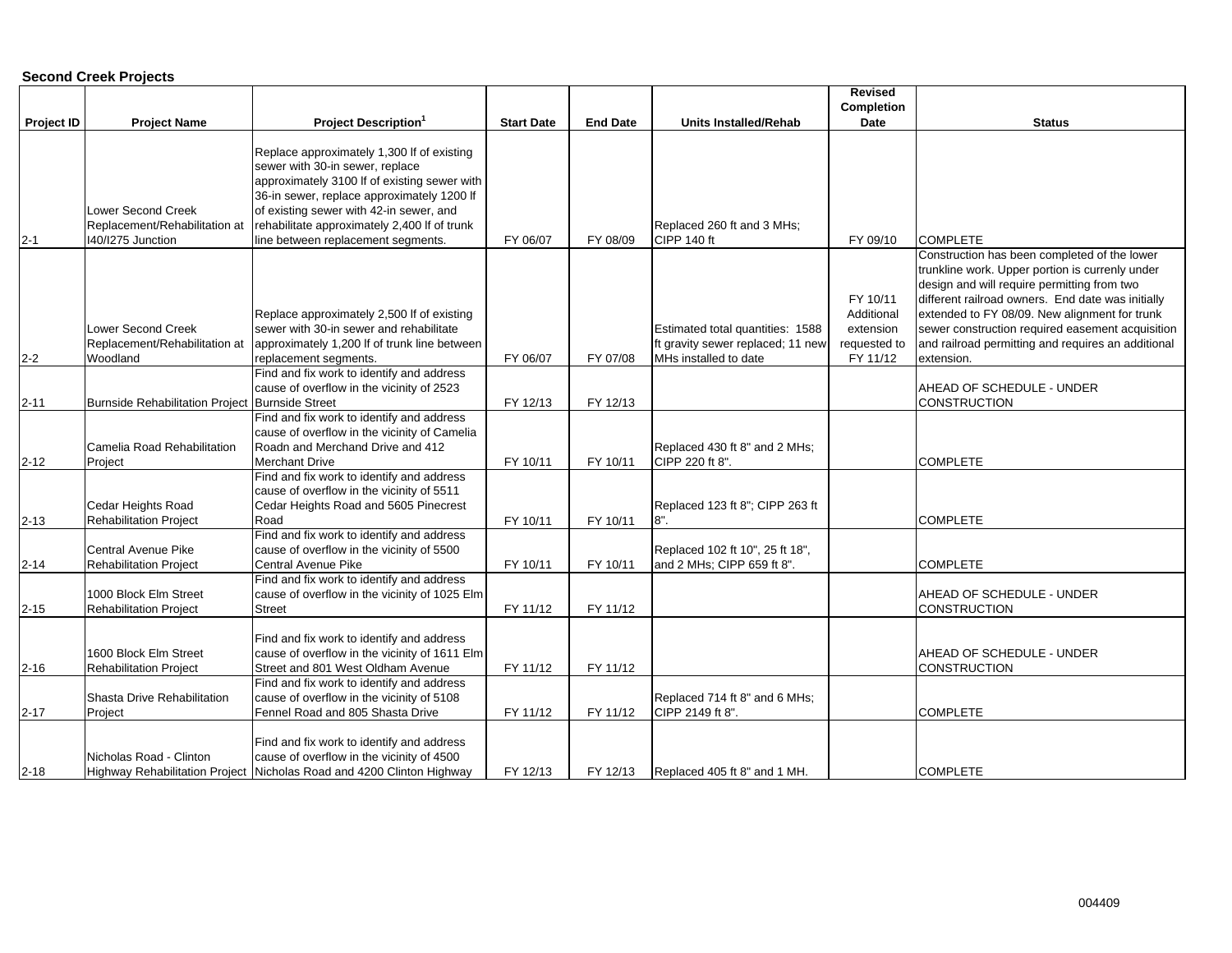#### **Second Creek Projects, continued**

|                   |                               |                                               |                   |                 |                                  | Revised<br>Completion |                                                     |
|-------------------|-------------------------------|-----------------------------------------------|-------------------|-----------------|----------------------------------|-----------------------|-----------------------------------------------------|
| <b>Project ID</b> | <b>Project Name</b>           | <b>Project Description</b> <sup>1</sup>       | <b>Start Date</b> | <b>End Date</b> | Units Installed/Rehab            | Date                  | <b>Status</b>                                       |
|                   |                               | Find and fix work to identify and address     |                   |                 |                                  |                       |                                                     |
|                   |                               | cause of overflow in the vicinity of 1000     |                   |                 |                                  |                       |                                                     |
|                   |                               | Phillip Fulmer Way, 1509 Cumberland           |                   |                 |                                  |                       |                                                     |
|                   | <b>Cumberland Avenue</b>      | Avenue, and Seventeenth Street and White      |                   |                 |                                  |                       | AHEAD OF SCHEDULE - UNDER                           |
| $2 - 19$          | <b>Rehabilitation Project</b> | Avenue                                        | FY 12/13          | FY 12/13        |                                  |                       | <b>CONSTRUCTION</b>                                 |
|                   |                               | Find and fix work to identify and address     |                   |                 |                                  |                       |                                                     |
|                   | Sierra Road Rehabilitation    | cause of overflow in the vicinity of 5609     |                   |                 |                                  |                       |                                                     |
| $2 - 20$          | Project                       | Sierra Road                                   | FY 10/11          | FY 10/11        | CIPP 969 ft 8"                   |                       | <b>COMPLETE</b>                                     |
|                   |                               | Find and fix work to identify and address     |                   |                 |                                  |                       |                                                     |
|                   | Morelia Avenue Rehabilitaiton | cause of overflow in the vicinity of 120 E.   |                   |                 |                                  |                       | AHEAD OF SCHEDULE - UNDER                           |
| $2 - 21$          | Project                       | Morelia Avenue                                | FY 11/12          | FY 11/12        |                                  |                       | <b>CONSTRUCTION</b>                                 |
|                   |                               |                                               |                   |                 | The 8" main was replaced in      |                       | COMPLETE - Closed circuit television inspection     |
|                   |                               | Find and fix work to identify and address     |                   |                 | 2003 with a ductile iron main in |                       | of the collection system in the area did not show   |
|                   | Dale Avenue Rehabilitation    | cause of overflow in the vicinity of 345 Dale |                   |                 | Dale Avenue. No additional       |                       | defects or deficiencies. Therefore, no construction |
| $2 - 22$          | Project                       | Avenue                                        | FY 12/13          | FY 12/13        | overflows have occurred.         |                       | work was necessary.                                 |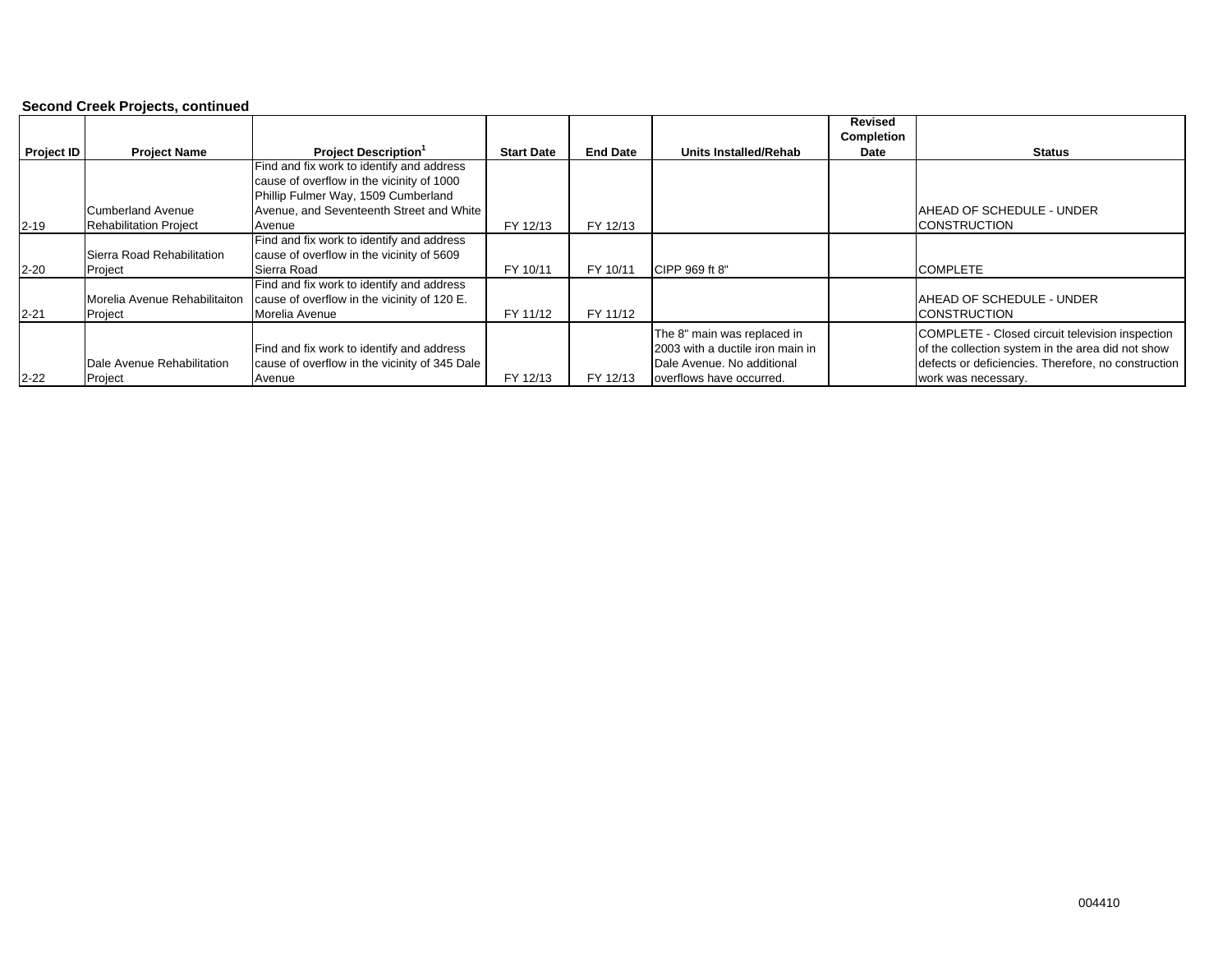#### **Third Creek Projects**

|                   |                                                                                                  |                                                                                                                                                                                                            |                   |                 |                                                                                                                                                                                                                                                                                                                                                           | Revised                                                         |                                                                                                                                                                                                                                                                                                                                                                                                                  |
|-------------------|--------------------------------------------------------------------------------------------------|------------------------------------------------------------------------------------------------------------------------------------------------------------------------------------------------------------|-------------------|-----------------|-----------------------------------------------------------------------------------------------------------------------------------------------------------------------------------------------------------------------------------------------------------------------------------------------------------------------------------------------------------|-----------------------------------------------------------------|------------------------------------------------------------------------------------------------------------------------------------------------------------------------------------------------------------------------------------------------------------------------------------------------------------------------------------------------------------------------------------------------------------------|
|                   |                                                                                                  |                                                                                                                                                                                                            |                   |                 |                                                                                                                                                                                                                                                                                                                                                           | <b>Completion</b>                                               |                                                                                                                                                                                                                                                                                                                                                                                                                  |
| <b>Project ID</b> | <b>Project Name</b>                                                                              | <b>Project Description</b>                                                                                                                                                                                 | <b>Start Date</b> | <b>End Date</b> | Units Installed/Rehab                                                                                                                                                                                                                                                                                                                                     | Date                                                            | <b>Status</b>                                                                                                                                                                                                                                                                                                                                                                                                    |
| $3-6$             | Interstate 40 and Middlebrook<br>Pike Trunk Replacement<br>Project<br><b>Neyland Drive Trunk</b> | Replace approximately 400 If of existing<br>sewer with 15-in sewer, 750 If with 24-in<br>sewer, 2,000 If with 30-in sewer, and 7,000<br>If with 36-in sewer.<br>Replace approximately 5,900 If of existing | FY 08/09          | FY 09/10        |                                                                                                                                                                                                                                                                                                                                                           | FY 11/12<br>Additional<br>extension<br>requested to<br>FY 12/13 | IN DESIGN - Constructability issues and<br>permitting require that the project completion date<br>be extended until FY 11/12. Project will require<br>coordination with future TDOT road improvement<br>project and extensive railroad permitting,<br>environmental permitting, and property acquisition.<br>Phase I is under construction. Phase II (Lower<br>Third Creek Trunkline) is in design, construction |
| $3 - 7$           | <b>Replacement Project</b>                                                                       | sewer with 48-in sewer                                                                                                                                                                                     | FY 08/09          | FY 10/11        |                                                                                                                                                                                                                                                                                                                                                           |                                                                 | scheduled to begin January 2011                                                                                                                                                                                                                                                                                                                                                                                  |
| $3-8$             | Third Creek Bike Trail Pipe<br><b>Replacement Project</b>                                        | Replace approximately 1,200 If of existing<br>sewer with 24-in sewer.                                                                                                                                      | FY 08/09          | FY 10/11        | Improvements the sewer<br>hydraulics were made at the<br>connection of the 12" main to a<br>36" trunk sewer running south of<br>Sutherland Avenue along Third<br>Creek bike trail. Improvements<br>included approximately 50 ft of<br>12" line and a new manhole.<br>Additionally, rehabilitation in SB<br>28B1 has reduced the peaks to<br>the 12" line. |                                                                 | <b>COMPLETE</b>                                                                                                                                                                                                                                                                                                                                                                                                  |
|                   |                                                                                                  | Find and fix work to identify and address                                                                                                                                                                  |                   |                 |                                                                                                                                                                                                                                                                                                                                                           |                                                                 |                                                                                                                                                                                                                                                                                                                                                                                                                  |
| $3-12$            | Clinch and 21st Street<br>(Sub-basin 35B3)                                                       | cause of overflow in the vicinity of Twenty<br>Collector Rehabilitation Project First Street and Twenty First Street and<br>Laurel Avenue.                                                                 | FY 10/11          | FY 10/11        | Replaced 2563 ft 8" and 15<br>MHs; CIPP 3094 ft 8";<br>rehabilitated 10 MHs.                                                                                                                                                                                                                                                                              |                                                                 | <b>COMPLETE</b>                                                                                                                                                                                                                                                                                                                                                                                                  |
|                   |                                                                                                  | Project will involve constructing a hydraulic                                                                                                                                                              |                   |                 |                                                                                                                                                                                                                                                                                                                                                           |                                                                 |                                                                                                                                                                                                                                                                                                                                                                                                                  |
| $3 - 14$          | <b>McKamey Road</b><br><b>Interconnection Project</b>                                            | connection between the upper and lower<br>McKamey Road sewers.                                                                                                                                             | FY 10/11          | FY 10/11        |                                                                                                                                                                                                                                                                                                                                                           |                                                                 | PRELIMINARY ENGINEERING                                                                                                                                                                                                                                                                                                                                                                                          |
|                   | <b>Ball Camp Pike Improvement</b>                                                                | Replace approximately 600 If of existing                                                                                                                                                                   |                   |                 |                                                                                                                                                                                                                                                                                                                                                           |                                                                 |                                                                                                                                                                                                                                                                                                                                                                                                                  |
| $3 - 15$          | Project                                                                                          | sewer with 12" sewer.                                                                                                                                                                                      | FY 10/11          | FY 11/12        |                                                                                                                                                                                                                                                                                                                                                           |                                                                 | PRELIMINARY ENGINEERING                                                                                                                                                                                                                                                                                                                                                                                          |
|                   | Painter Avenue Rehabilitation                                                                    | Find and fix work in mini-basins 28B1 and                                                                                                                                                                  |                   |                 |                                                                                                                                                                                                                                                                                                                                                           |                                                                 |                                                                                                                                                                                                                                                                                                                                                                                                                  |
| $3 - 16$          | Project <sup>2</sup>                                                                             | 34A2                                                                                                                                                                                                       | FY 10/11          | FY 11/12        |                                                                                                                                                                                                                                                                                                                                                           |                                                                 | PRELIMINARY ENGINEERING                                                                                                                                                                                                                                                                                                                                                                                          |
| $3 - 20$          | <b>Citico Street Rehabilitation</b><br>Project                                                   | Find and fix work to identify and address<br>cause of overflow in the vicinity of 600 and<br>605 Citico Street.                                                                                            | FY 11/12          | FY 12/13        |                                                                                                                                                                                                                                                                                                                                                           |                                                                 | AHEAD OF SCHEDULE - IN DESIGN                                                                                                                                                                                                                                                                                                                                                                                    |
| $3 - 21$          | Deerfield Road Rehabilitation<br>Project                                                         | Find and fix work to identify and address<br>cause of overflow in the vicinity of 4428<br>Deerfield Road.                                                                                                  | FY 10/11          | FY 11/12        |                                                                                                                                                                                                                                                                                                                                                           |                                                                 | IN DESIGN                                                                                                                                                                                                                                                                                                                                                                                                        |
| $3 - 22$          | Fountain Drive Rehabilitation<br>Project                                                         | Find and fix work to identify and address<br>cause of overflow in the vicinity of 4337<br><b>Fountain Drive</b>                                                                                            | FY 11/12          | FY 12/13        | Replaced 750 ft and 5 MHs;<br>rehabilitated 800 ft and 4 MHs.                                                                                                                                                                                                                                                                                             |                                                                 | <b>COMPLETE</b>                                                                                                                                                                                                                                                                                                                                                                                                  |
| $3 - 23$          | <b>Hillvale Circle Rehabilitation</b><br>Project                                                 | Find and fix work to identify and address<br>cause of overflow in the vicinity of the SSO<br>at Hillvale Circle.                                                                                           | FY 12/13          | FY 12/13        |                                                                                                                                                                                                                                                                                                                                                           |                                                                 | AHEAD OF SCHEDULE - IN DESIGN                                                                                                                                                                                                                                                                                                                                                                                    |
| $3 - 24$          | Montgomery Avenue<br>Rehabilitation Project                                                      | Find and fix work to identify and address<br>cause of overflow in the vicinity of 3624<br>Montgomery Avenue.                                                                                               | FY 11/12          | FY 12/13        |                                                                                                                                                                                                                                                                                                                                                           |                                                                 | AHEAD OF SCHEDULE - IN DESIGN                                                                                                                                                                                                                                                                                                                                                                                    |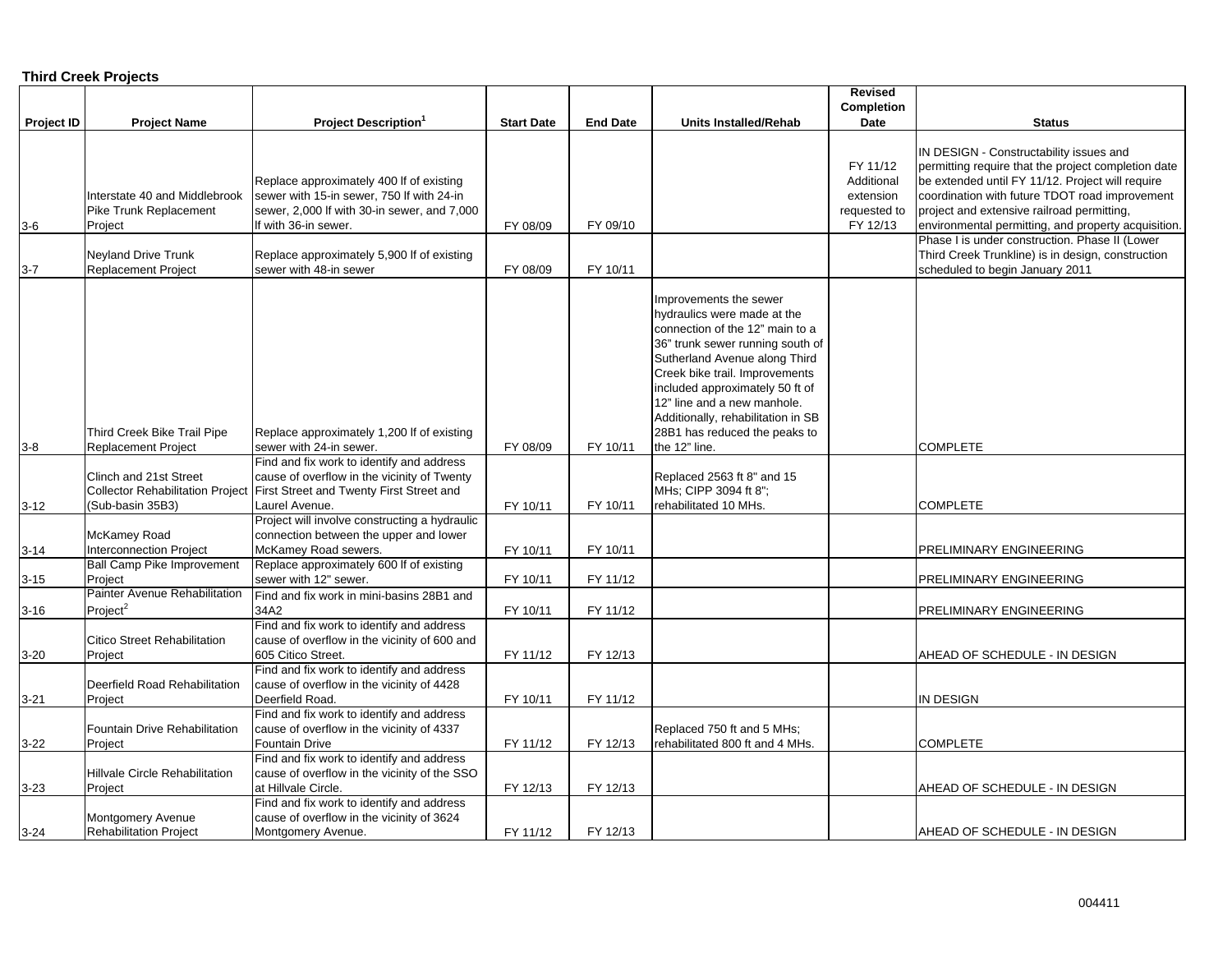#### **Third Creek Projects, continued**

|                   |                               |                                                |                   |                 |                                 | <b>Revised</b> |                                        |
|-------------------|-------------------------------|------------------------------------------------|-------------------|-----------------|---------------------------------|----------------|----------------------------------------|
|                   |                               |                                                |                   |                 |                                 | Completion     |                                        |
| <b>Project ID</b> | <b>Project Name</b>           | <b>Project Description</b>                     | <b>Start Date</b> | <b>End Date</b> | Units Installed/Rehab           | Date           | Status                                 |
|                   |                               |                                                |                   |                 |                                 |                |                                        |
|                   |                               |                                                |                   |                 | Pump station was                |                |                                        |
|                   |                               |                                                |                   |                 | decommissioned and 1,950 ft of  |                |                                        |
|                   |                               |                                                |                   |                 | new gravity sewer was installed |                |                                        |
|                   | Rolling Ridge Interconnection | Replace Rolling Ridge pump station with        |                   |                 | to divert flow from the station |                |                                        |
| $3 - 25$          | Project                       | gravity sewer.                                 | FY 10/11          | FY 11/12        | into existing gravity sewer.    |                | <b>COMPLETE</b>                        |
|                   |                               | Find and fix work to identify and address      |                   |                 |                                 |                |                                        |
|                   |                               | cause of overflow in the vicinity of 1811 and  |                   |                 |                                 |                |                                        |
|                   | Montgomery Avenue             | 1816 Sterchi Street and 3608 and 3618          |                   |                 |                                 |                | <b>AHEAD OF SCHEDULE - PRELIMINARY</b> |
| $3-27$            | <b>Rehabilitation Project</b> | Montgomery Avenue.                             | FY 11/12          | FY 12/13        |                                 |                | <b>IENGINEERING</b>                    |
|                   |                               | Find and fix work to identify and address      |                   |                 |                                 |                |                                        |
|                   | <b>Highland Hills Road</b>    | cause of overflow in the vicinity of 409, 411, |                   |                 |                                 |                |                                        |
| $3 - 29$          | <b>Rehabilitation Project</b> | and 419 Highland Hills Road.                   | FY 12/13          | FY 12/13        |                                 |                | AHEAD OF SCHEDULE - IN DESIGN          |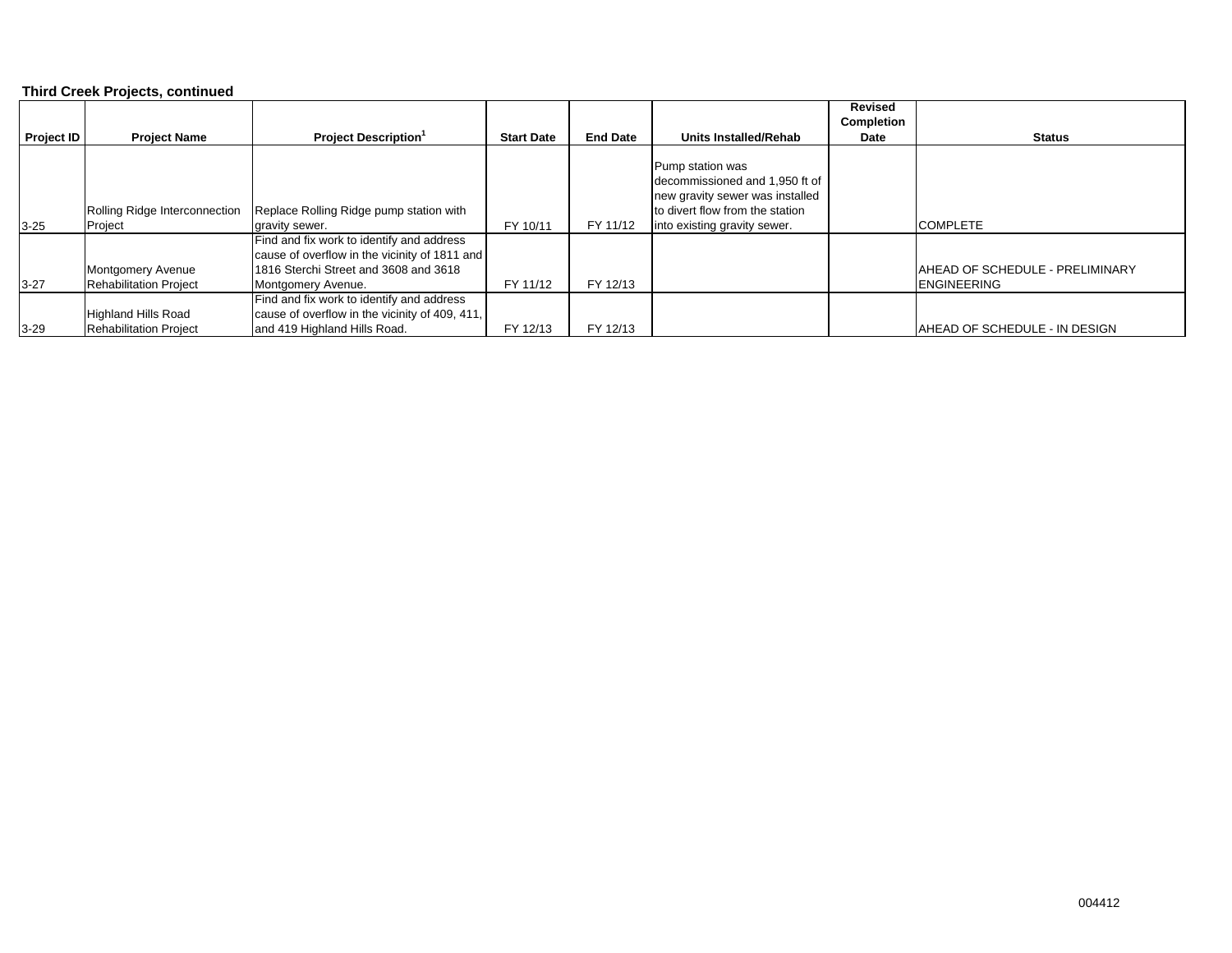#### **Fourth Creek Projects**

|                      |                                                                 |                                                                                                                                                                             |                      |                 |                                                                  | <b>Revised</b>                                                  |                                                                                                                                                                                                                                                                                                                                                                                                                                                                                                                                                                         |
|----------------------|-----------------------------------------------------------------|-----------------------------------------------------------------------------------------------------------------------------------------------------------------------------|----------------------|-----------------|------------------------------------------------------------------|-----------------------------------------------------------------|-------------------------------------------------------------------------------------------------------------------------------------------------------------------------------------------------------------------------------------------------------------------------------------------------------------------------------------------------------------------------------------------------------------------------------------------------------------------------------------------------------------------------------------------------------------------------|
|                      |                                                                 |                                                                                                                                                                             |                      |                 |                                                                  | Completion                                                      |                                                                                                                                                                                                                                                                                                                                                                                                                                                                                                                                                                         |
| <b>Project ID</b>    | <b>Project Name</b>                                             | <b>Project Description</b> <sup>1</sup>                                                                                                                                     | <b>Start Date</b>    | <b>End Date</b> | <b>Units Installed/Rehab</b>                                     | Date                                                            | <b>Status</b>                                                                                                                                                                                                                                                                                                                                                                                                                                                                                                                                                           |
| $4 - 2$              | <b>Gleason Drive Collector</b><br><b>Rehabilitation Project</b> | Find and fix work to identify and address<br>cause of overflow in the vicinity of 8013 and<br>8044 Gleason Drive.                                                           | FY 07/08             | FY 08/09        | Replaced 980 ft 8" and 12 MHs;<br>CIPP 640 ft 8" and 480 ft 12". | FY 09/10                                                        | <b>COMPLETE</b>                                                                                                                                                                                                                                                                                                                                                                                                                                                                                                                                                         |
|                      | Middlebrook Pike                                                | Find and fix work to identify and address                                                                                                                                   |                      |                 | Replaced 190 ft 8" and 2 MHs;                                    |                                                                 |                                                                                                                                                                                                                                                                                                                                                                                                                                                                                                                                                                         |
| $4 - 3$              | Rehabilitation (Sub-basin<br>27C3) Project                      | cause of overflow in the vicinity of 7350,<br>7351, and 7424 Middlebrook Pike.                                                                                              | FY 07/08             | FY 08/09        | CIPP 2,000 ft 8"; rehabilitated 2<br>MHs.                        | FY 09/10                                                        | <b>COMPLETE</b>                                                                                                                                                                                                                                                                                                                                                                                                                                                                                                                                                         |
| $4 - 4$              | Northshore Drive Trunk<br><b>Replacement Project</b>            | Replace approximately 3,600 If of existing<br>sewer with 36-in sewer (IAP 2).                                                                                               | FY 07/08             | FY 08/09        |                                                                  | FY 10/11<br>Additional<br>extension<br>requested to<br>FY 11/12 | Preliminary design of these projects were shifted<br>from FY 07/08 to FY 08/09 to allow resources to<br>focus on other projects in First Creek, Second<br>Creek, Loves Creek, and Williams Creekthat were<br>determined to be higher risk areas for overflows.<br>The shift in starts has led to a need for extension<br>in completion of one year. In the case of the<br>Northshore trunk, a two-year extension is<br>requested due to difficult construction on a major<br>street. All projects are well underway and should<br>complete in the requested time frame. |
|                      |                                                                 | Find and fix work to identify and address                                                                                                                                   |                      |                 |                                                                  |                                                                 |                                                                                                                                                                                                                                                                                                                                                                                                                                                                                                                                                                         |
| $4 - 6$              | Shadyland Drive Rehabilitation<br>(Sub-basin 36A2) Project      | cause of overflow in the vicinity of 7000<br>Rotherwood Drive and 7112 and 7712<br>Shadyland Drive.                                                                         | FY 07/08             | FY 08/09        | Replaced 1,700 ft 10" and 9<br>MHs; CIPP 1,000 ft 10".           | FY 09/10                                                        | <b>COMPLETE</b>                                                                                                                                                                                                                                                                                                                                                                                                                                                                                                                                                         |
| $4 - 19$             | Project                                                         | Find and fix work to identify and address<br>cause of overflow in the vicinity of 5501 and<br>Northshore Drive Rehabilitation 6410 Northshore Drive and Lyons Bend<br>Road. | FY 11/12             | FY 12/13        |                                                                  |                                                                 | <b>PRELIMINARY ENGINEERING</b><br>AHEAD OF SCHEDULE                                                                                                                                                                                                                                                                                                                                                                                                                                                                                                                     |
|                      |                                                                 | Find and fix work to identify and address                                                                                                                                   |                      |                 |                                                                  |                                                                 |                                                                                                                                                                                                                                                                                                                                                                                                                                                                                                                                                                         |
|                      |                                                                 | cause of overflow in the vicinity of 2313                                                                                                                                   |                      | FY 12/13        |                                                                  |                                                                 | <b>PRELIMINARY ENGINEERING</b>                                                                                                                                                                                                                                                                                                                                                                                                                                                                                                                                          |
| $4 - 21$<br>$4 - 23$ | <b>Black Bear Road Project</b><br>5205 Bent River Blvd Project  | Black Bear Road.<br>Find and fix work to identify and address<br>cause of overflow in the vicinity of 5205<br>Bent River Boulevard.                                         | FY 11/12<br>FY 10/11 | FY 11/12        |                                                                  |                                                                 | AHEAD OF SCHEDULE<br><b>PRELIMINARY ENGINEERING</b>                                                                                                                                                                                                                                                                                                                                                                                                                                                                                                                     |
| $4 - 24$             | Kerri Way Project                                               | Find and fix work to identify and address<br>cause of overflow in the vicinity of 7505<br>Kerri Way.<br>Find and fix work to identify and address                           | FY 10/11             | FY 11/12        |                                                                  |                                                                 | <b>PRELIMINARY ENGINEERING</b>                                                                                                                                                                                                                                                                                                                                                                                                                                                                                                                                          |
| $4 - 25$             | Lonas Drive Project                                             | cause of overflow in the vicinity of 4930<br>Lonas Drive.<br>Find and fix work to identify and address                                                                      | FY 10/11             | FY 11/12        |                                                                  |                                                                 | <b>PRELIMINARY ENGINEERING</b>                                                                                                                                                                                                                                                                                                                                                                                                                                                                                                                                          |
| $4 - 26$             | Midpark Drive Project                                           | cause of overflow in the vicinity of 1721<br>Midpark and Midpark and Beard Drive.                                                                                           | FY 10/11             | FY 11/12        |                                                                  |                                                                 | PRELIMINARY ENGINEERING<br>004413                                                                                                                                                                                                                                                                                                                                                                                                                                                                                                                                       |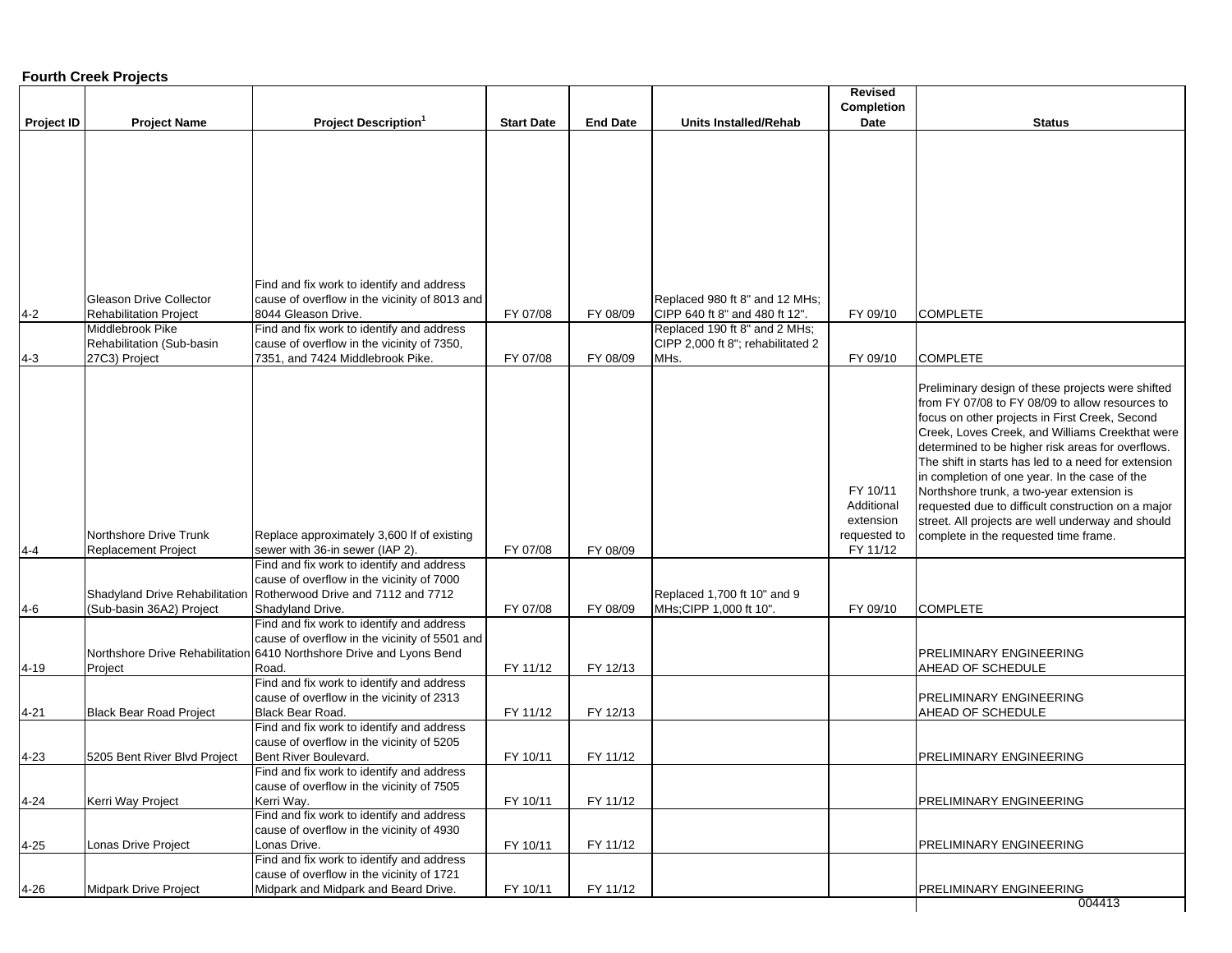|          | <b>Fourth Creek Projects, continued</b> |                                                                                       |          |          |  |                                        |
|----------|-----------------------------------------|---------------------------------------------------------------------------------------|----------|----------|--|----------------------------------------|
|          |                                         | Find and fix work to identify cause of<br>overflow in the vicinity of 2501 Miss Ellie |          |          |  | <b>AHEAD OF SCHEDULE - PRELIMINARY</b> |
| $4 - 27$ | Southfork Project                       | Drive (private).                                                                      | FY 11/12 | FY 12/13 |  | <b>ENGINEERING</b>                     |
|          | Queensridge Pump Station                |                                                                                       |          |          |  |                                        |
| $4 - 28$ | <b>Upgrade Project</b>                  | Upsize Queensridge Pump Station                                                       | FY 10/11 | FY 10/11 |  | <b>IPRELIMINARY ENGINEERING</b>        |
|          |                                         | Find and fix work to identify and address                                             |          |          |  |                                        |
|          |                                         | Kingston Pike @ Gallaher View cause of overflow in the vicinity of 8401 and           |          |          |  | <b>AHEAD OF SCHEDULE - PRELIMINARY</b> |
| $4 - 31$ | Proiect                                 | 8403 Kingston Pike.                                                                   | FY 11/12 | FY 12/13 |  | <b>IENGINEERING</b>                    |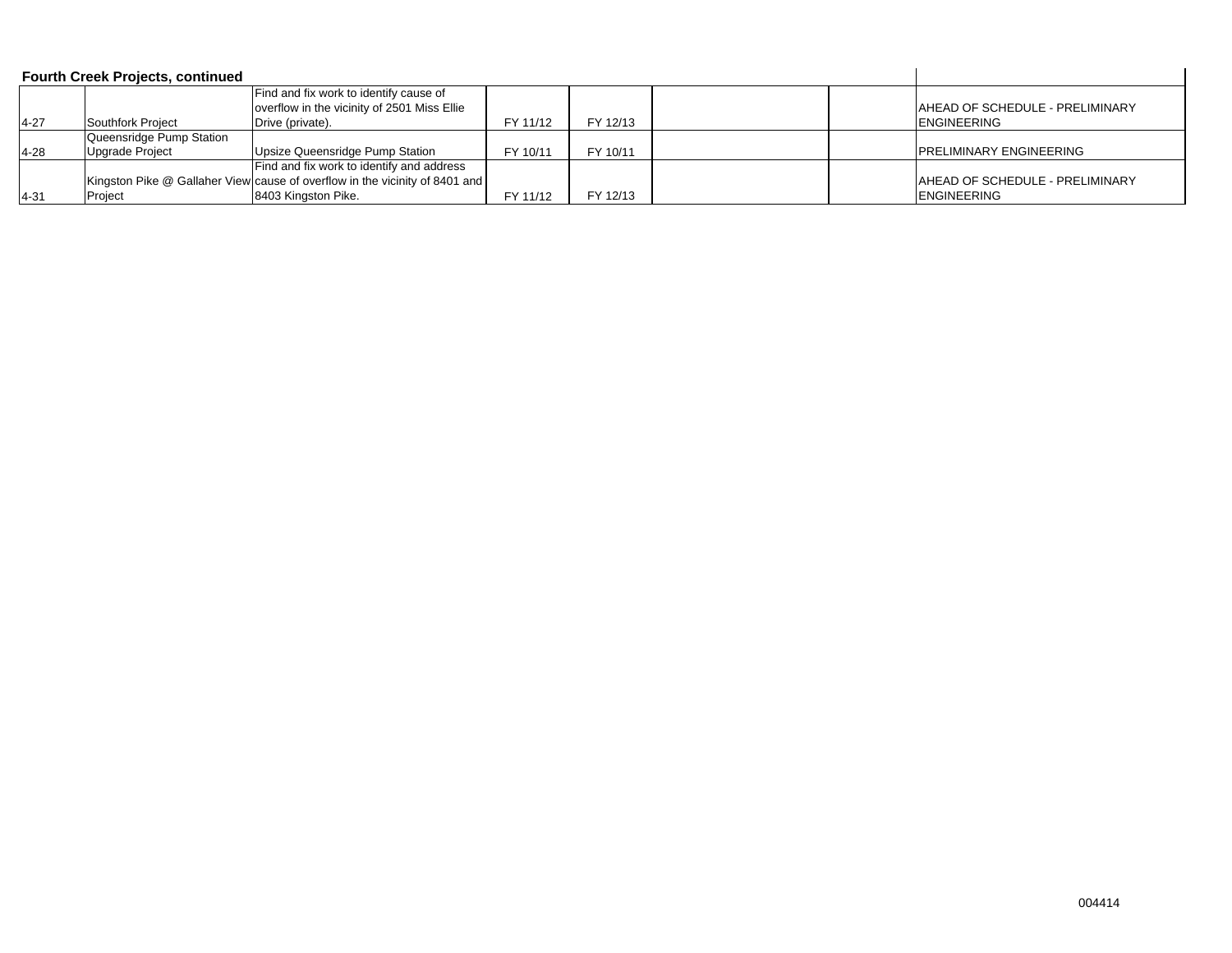#### **South Knoxville / Knob Creek Projects**

|                   |                                  |                                            |                   |                 |                                   | <b>Revised</b>    |                                 |
|-------------------|----------------------------------|--------------------------------------------|-------------------|-----------------|-----------------------------------|-------------------|---------------------------------|
|                   |                                  |                                            |                   |                 |                                   | <b>Completion</b> |                                 |
| <b>Project ID</b> | <b>Project Name</b>              | <b>Project Description</b> <sup>1</sup>    | <b>Start Date</b> | <b>End Date</b> | <b>Units Installed/Rehab</b>      | Date              | <b>Status</b>                   |
|                   |                                  | Rehabilitate approximately 3,100 If of     |                   |                 |                                   |                   |                                 |
|                   | Sevier Avenue and Jones          | existing sewer and reroute approximately   |                   |                 | 352 ft gravity sewer replaced; 2  |                   |                                 |
| $S-6$             | <b>Street Collector</b>          | 352 If of 8-in sewer                       | FY 08/09          | FY 09/10        | MHs installed                     |                   | <b>COMPLETE</b>                 |
|                   |                                  | Find and fix work to rehabilitate          |                   |                 |                                   |                   |                                 |
|                   |                                  | approximately 3940 If of sewer in the      |                   |                 |                                   |                   |                                 |
|                   |                                  | vicinity of 6555 Chapman Highway, 6516     |                   |                 |                                   |                   |                                 |
|                   | <b>Ellis Road Rehabilitation</b> | Jackie Lane, 212 Ellis Road, and 6528      |                   |                 | Rehabilitated 2,250 ft of gravity |                   |                                 |
| $S-9$             | Project                          | Jackie Lane.                               | FY 08/09          | FY 09/10        | sewer and replaced 6 MHs.         |                   | <b>COMPLETE</b>                 |
|                   |                                  |                                            |                   |                 |                                   |                   |                                 |
|                   |                                  |                                            |                   |                 | Replaced pump station and         |                   |                                 |
|                   |                                  |                                            |                   |                 | added additional pump and         |                   |                                 |
|                   | Ford Valley Pump Station         |                                            |                   |                 | generator to convey two-year      |                   |                                 |
| $S-11$            | <b>Upgrade Project</b>           | Upgrade pump station                       | FY 08/09          | FY 09/10        | storm within CAP requirements.    |                   | <b>COMPLETE</b>                 |
|                   |                                  | Replace Approximately 1,932 If of existing |                   |                 |                                   |                   |                                 |
|                   |                                  | 12" sewer with 24" sewer; replace          |                   |                 |                                   |                   |                                 |
|                   |                                  | approximately 810 If of existing 12" sewer |                   |                 |                                   |                   |                                 |
|                   |                                  | with 30" sewer; and replace approximatey   |                   |                 |                                   |                   |                                 |
|                   | Trunk Replacement in Sub-        | 1,326 If of existing 24" sewer with 30"    |                   |                 |                                   |                   |                                 |
| $S-15$            | basin 40A2 Project               | sewer.                                     | FY 10/11          | FY 11/12        |                                   |                   | UNDER CONSTRUCTION              |
|                   |                                  | Find and fix work to identify and address  |                   |                 |                                   |                   |                                 |
|                   | Avenue A Rehabilitation          | cause of overflow in the vicinty of 530    |                   |                 | CIPP 1,585 ft; replaced 7 MHs     |                   |                                 |
| $S-20$            | Project                          | Avenue A.                                  | FY 10/11          | FY 10/11        | and 25 service lines              |                   | <b>COMPLETE</b>                 |
|                   |                                  | Find and fix work to identify and address  |                   |                 |                                   |                   |                                 |
|                   | Alpine Avenue Rehabilitation     | cause of overflow in the vicinity of 3609  |                   |                 |                                   |                   | AHEAD OF SCHEDULE - PRELIMINARY |
| $S-21$            | Project                          | Alpine Avenue.                             | FY 11/12          | FY 12/13        |                                   |                   | <b>ENGINEERING</b>              |
|                   | Trunk Sewer Replacement          | Replace 700 If of existing sewer with 18"  |                   |                 |                                   |                   |                                 |
| $S-26$            | Project in Sub-basin 40F1        | sewer.                                     | FY 10/11          | FY 11/12        |                                   |                   | <b>IPRELIMINARY ENGINEERING</b> |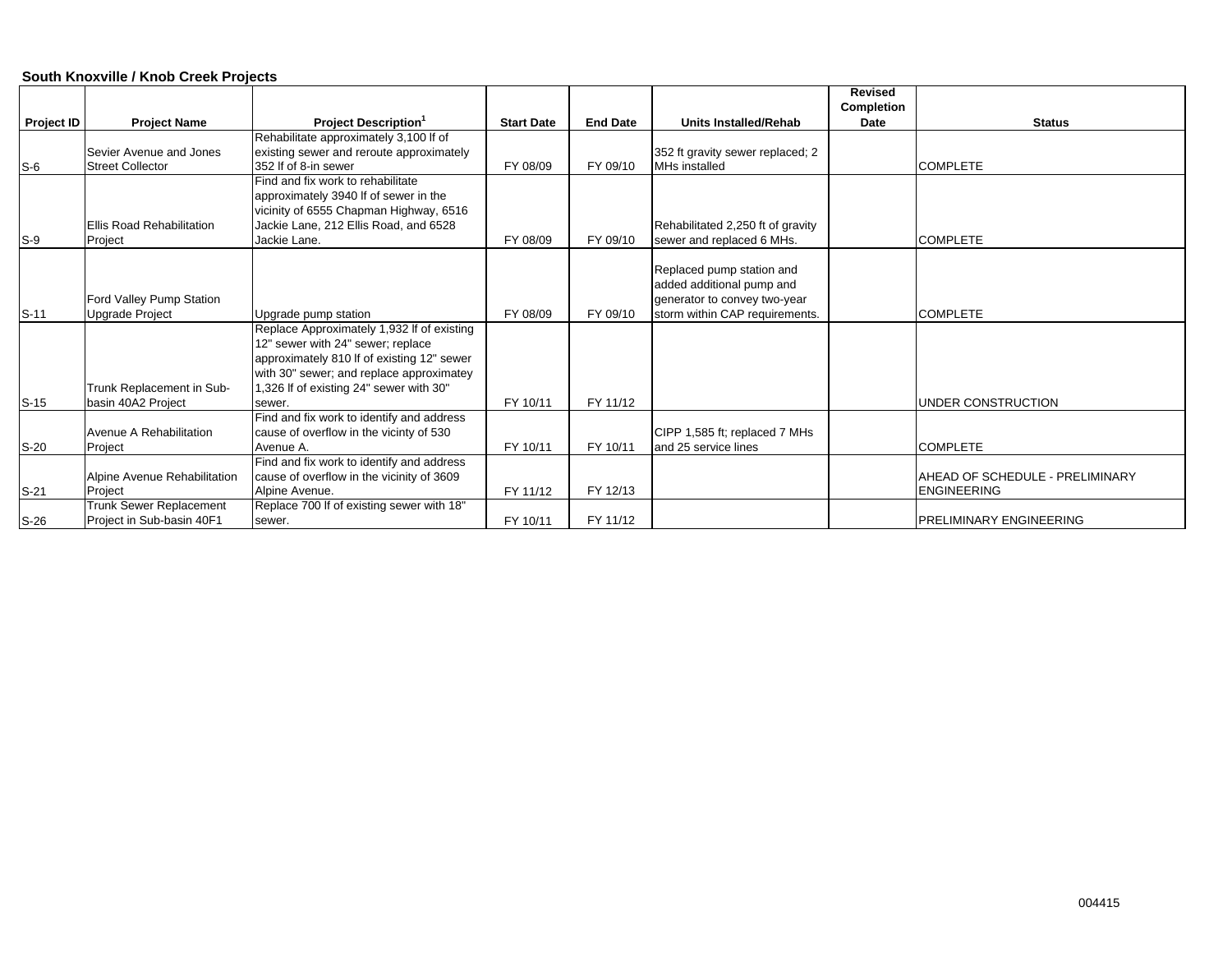#### **Loves Creek and Eastbridge Projects**

|                   |                                      |                                                                           |                   |                 |                                   | <b>Revised</b> |                                 |
|-------------------|--------------------------------------|---------------------------------------------------------------------------|-------------------|-----------------|-----------------------------------|----------------|---------------------------------|
|                   |                                      |                                                                           |                   |                 |                                   | Completion     |                                 |
| <b>Project ID</b> | <b>Project Name</b>                  | <b>Project Description</b> <sup>1</sup>                                   | <b>Start Date</b> | <b>End Date</b> | <b>Units Installed/Rehab</b>      | Date           | <b>Status</b>                   |
|                   | Asheville Highway west of I-40       | Replace approximately 5,030 If of existing                                |                   |                 | Upgraded 4,688 ft of pipes and    |                |                                 |
| $L-1$             | <b>Trunk Replacement</b>             | 18-in pipe.                                                               | FY 10/11          | FY 11/12        | replaced 20 MHs                   |                | <b>COMPLETE</b>                 |
|                   |                                      | Replace approximately 4,190 If of existing                                |                   |                 |                                   |                |                                 |
|                   |                                      | Boyds Bridge Pike and Holston 10-in, 500 If of 12-in, and 330 If of 15-in |                   |                 |                                   |                |                                 |
| $L-2$             | <b>Hills Trunk Replacement</b>       | pipe.                                                                     | FY 10/11          | FY 11/12        |                                   |                | <b>UNDER CONSTRUCTION</b>       |
|                   |                                      |                                                                           |                   |                 |                                   |                |                                 |
|                   |                                      | Find and fix work to identify and address                                 |                   |                 | Rehabilitated 4,627 ft of 8"      |                |                                 |
|                   |                                      | cause of overflow in the vicinity of 4102,                                |                   |                 | gravity mains and rehabilitated 8 |                |                                 |
| $L-3$             | <b>River View Rehabilitation</b>     | 4200, 3722, 3716, and Holston Hills Road.                                 | FY 10/11          | FY 11/12        | MHs; replaced 1 MH                |                | <b>COMPLETE</b>                 |
|                   |                                      | Find and fix work to identify and address                                 |                   |                 |                                   |                |                                 |
|                   | Asheville Highway                    | cause of overflow in the vicinity of 5411                                 |                   |                 |                                   |                |                                 |
| $L - 4$           | Rehabilitation                       | Asheville Highway.                                                        | FY 10/11          | FY 11/12        |                                   |                | IN DESIGN                       |
|                   |                                      | Find and fix work to identify and address                                 |                   |                 |                                   |                |                                 |
|                   |                                      | cause of overflow in the vicinity of                                      |                   |                 | Rehabilitated 440 ft of 8"        |                |                                 |
| $L-5$             | <b>Brentwood Shortline Repair</b>    | Brentwood Road.                                                           | FY 11/12          | FY 12/13        | concrete pipe.                    |                | <b>COMPLETE</b>                 |
|                   |                                      | Find and fix work to identify and address                                 |                   |                 |                                   |                |                                 |
|                   | Holston Hills Road                   | cause of overflow in the vicinity of 4716                                 |                   |                 |                                   |                |                                 |
| $L-6$             | Rehabilitation                       | Holston Hills Road.                                                       | FY 11/12          | FY 12/13        |                                   |                | AHEAD OF SCHEDULE - IN DESIGN   |
|                   |                                      | Find and fix work to identify and address                                 |                   |                 |                                   |                |                                 |
|                   | Magnolia Avenue                      | cause of overflow in the vicinity of 3301                                 |                   |                 |                                   |                |                                 |
| $L-7$             | Rehabilitation                       | Magnolia Avenue.                                                          | FY 11/12          | FY 12/13        |                                   |                | AHEAD OF SCHEDULE - IN DESIGN   |
|                   |                                      | Find and fix work to identify and address                                 |                   |                 |                                   |                |                                 |
|                   |                                      | cause of overflow in the vicinity of 3415                                 |                   |                 |                                   |                |                                 |
| $L-8$             | <b>McDonald Drive Rehabilitation</b> | McDonald Drive.                                                           | FY 10/11          | FY 11/12        |                                   |                | <b>IN DESIGN</b>                |
|                   |                                      | Find and fix work to identify and address                                 |                   |                 |                                   |                |                                 |
|                   | <b>Washington Court</b>              | cause of overflow in the vicinity of 4436                                 |                   |                 | Rehabilitated 872 ft of 8"        |                |                                 |
| $L-10$            | Rehabilitation                       | Washington Court.                                                         | FY 11/12          | FY 12/13        | concrete pipe.                    |                | <b>COMPLETE</b>                 |
|                   |                                      | Find and fix work to identify and address                                 |                   |                 |                                   |                |                                 |
|                   | <b>Strawberry Plains Pike</b>        | cause of overflow in the vicinity of 8616,                                |                   |                 |                                   |                |                                 |
| $EB-2$            | Rehabilitation                       | 8714, and 9005 Strawberry Plains Pike.                                    | FY 10/11          | FY 11/12        |                                   |                | <b>IPRELIMINARY ENGINEERING</b> |